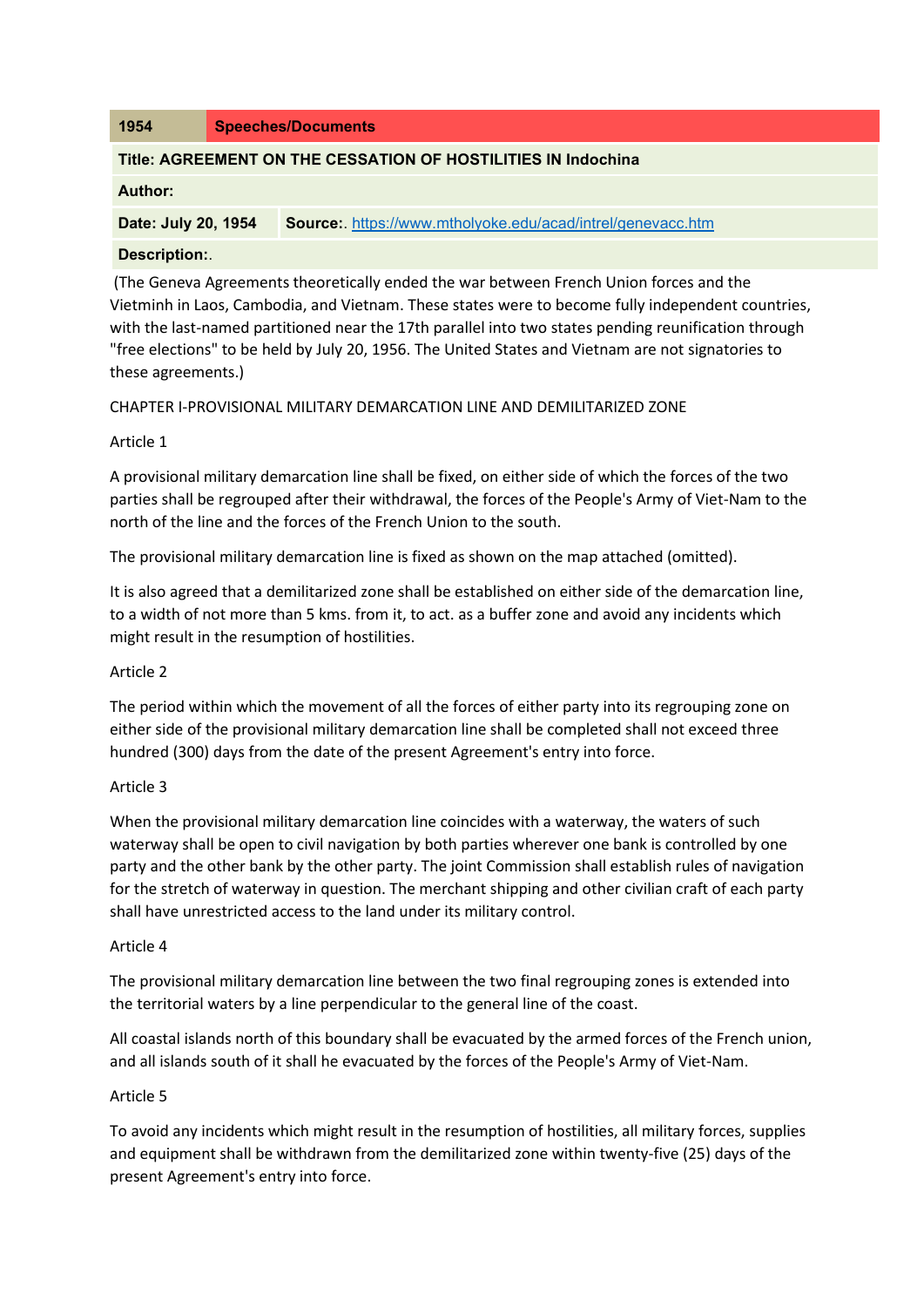#### Article 6

No person, military or civilian, shall be permitted to cross the provisional military demarcation line unless specifically authorized to do so by the Joint Commission.

#### Article 7

No person, military or civilian, shall be permitted to enter the demilitarized zone except persons concerned with the conduct of civil administration and relief and persons specifically authorized to enter by the Joint Commission.

#### Article 8

Civil administration and relief in the demilitarized zone on either side of the provisional military demarcation line shall be the responsibility of the Commanders-in-Chief of the two parties in their respective zones. The number of persons, military or civilian, from each side who are permitted to enter the demilitarized zone for the conduct of civil administration and relief shall be determined by the respective Commanders, but in no case shall the total number authorized by either side exceed at any one time a figure to be determined by the Trung Gia Military Commission or by the Joint Commission. The number of civil police and the arms to be carried by them shall be determined by the Joint Commission. No one else shall carry arms unless specifically authorized to do so by the joint Commission.

# Article 9

Nothing contained in this chapter shall be construed as limiting the complete freedom of movement, into, out of or within the demilitarized zone of the Joint Commission, its joint groups, the International Commission to be set up as indicated below, its inspection teams and any other persons, supplies or equipment specifically authorized to enter the demilitarized zone by the Joint Commission. Freedom of movement shall be permitted across the territory under the military control of either side over any road or waterway which has to be taken between points within the demilitarized zone when such points are not connected by roads or waterways lying completely within the demilitarized zone.

# CHAPTER II-PRINCIPLES AND PROCEDURE GOVERNING IMPLEMENTATION OF THE PRESENT AGREEMENT

# Article 10

The Commanders of the Forces on each side, on the one side the Commander-in-Chief of the French Union forces in Indo-China and on the other side the Commander-in-Chief of the People's Army of Viet-Nam, shall order and enforce the complete cessation of all hostilities in Viet-Nam by all armed forces under their control, including all units and personnel of the ground, naval and air forces.

# Article 11

In accordance with the principle of a simultaneous cease-fire throughout Indo-China, the cessation of hostilities shall be simultaneous throughout all parts of Viet-Nam, in all areas of hostilities and for all the forces of the two parties.

Taking into account the time effectively required to transmit the cease-fire order down to the lowest echelons of the combatant forces on both sides, the two parties are agreed that the cease-fire shall take effect completely and simultaneously for the different sectors of the country as follows: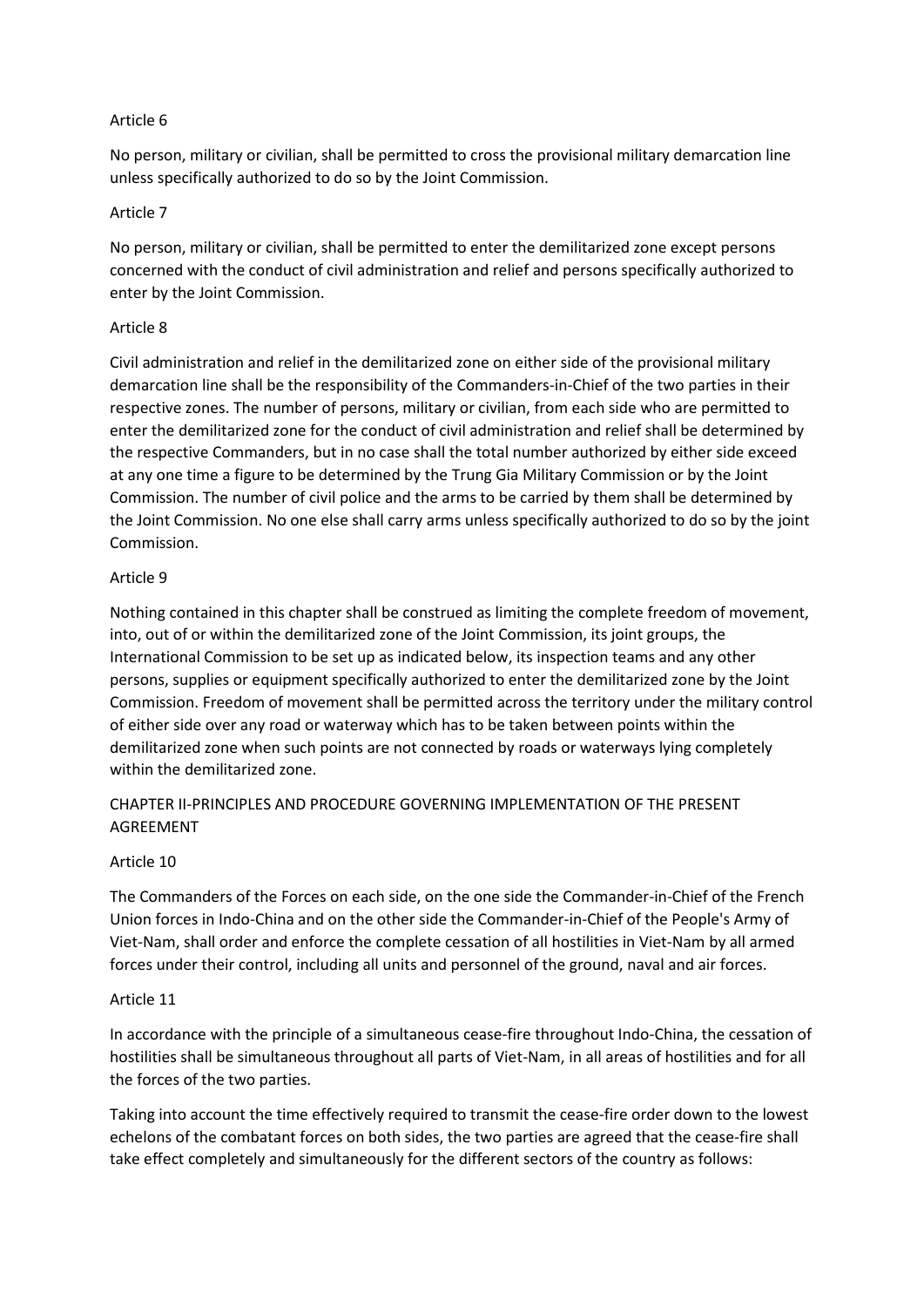Northern Viet-Nam at 8:00 a. m. (local time) on 27 July 1954

Central Viet-Nam at 8:00 a. m. (local time) on 1 August 1954

Southern Viet-Nam at 8:00 a. m. (local time) on 11 August 1954

It is agreed that Pekin mean time shall be taken as local time.

From such time as the cease-fire becomes effective in Northern Viet-Nam, both parties undertake not to engage in any large-scale offensive action in any part of the Indo-Chinese theatre of operations and not to commit the air forces based on Northern Viet-Nam outside that sector. The two parties also undertake to inform each other of their plans for movement from one regrouping zone to another within twenty-five (05) days of the present Agreement's entry into force.

# Article 12

All the operations and movements entailed in the cessation of hostilities and regrouping must proceed in a safe and orderly fashion

(a) Within a certain number of days after the cease-fire Agreement shall have become effective, the number to be determined on the spot by the Trung Gia Military Commission, each party shall be responsible for removing and neutralizing mines (including river- and sea-mines), booby traps, explosives and any other dangerous substances placed by it. In the event of its being impossible to complete the work of removal and neutralization in time, the party concerned shall mark the spot by placing visible signs there. All demolitions, mine fields, wire entanglements and other hazards to the free movement of the personnel of the Joint Commission and its joint groups, known to be present after the withdrawal of the military forces, shall be reported to the Joint Commission by the Commanders of the opposing forces;

(b) From the time of the cease-fire until regrouping is completed on either side of the demarcation line:

(1) The forces of either party shall be provisionally withdrawn from the provisional assembly areas assigned to the other party.

(2) When one party's forces withdraw by a route (road, rail, waterway, sea route) which passes through the territory of the other party (see Article 24), the latter party's forces must provisionally withdraw three kilometres on each side of such route, but in such a manner as to avoid interfering with the movements of the civil population.

# Article 13

From the time of the cease-fire until the completion of the movements from one regrouping zone into the other, civil and military transport aircraft shall follow air-corridors between the provisional assembly areas assigned to the French Union forces north of the demarcation line on the one hand and the Laotian frontier and the regrouping zone assigned to the French Union forces on the other hand.

The position of the air-corridors, their width, the safety route for single-engined military aircraft transferred to the south and the search and rescue procedure for aircraft in distress shall he determined on the spot by the Trung Gia Military Commission.

Article 14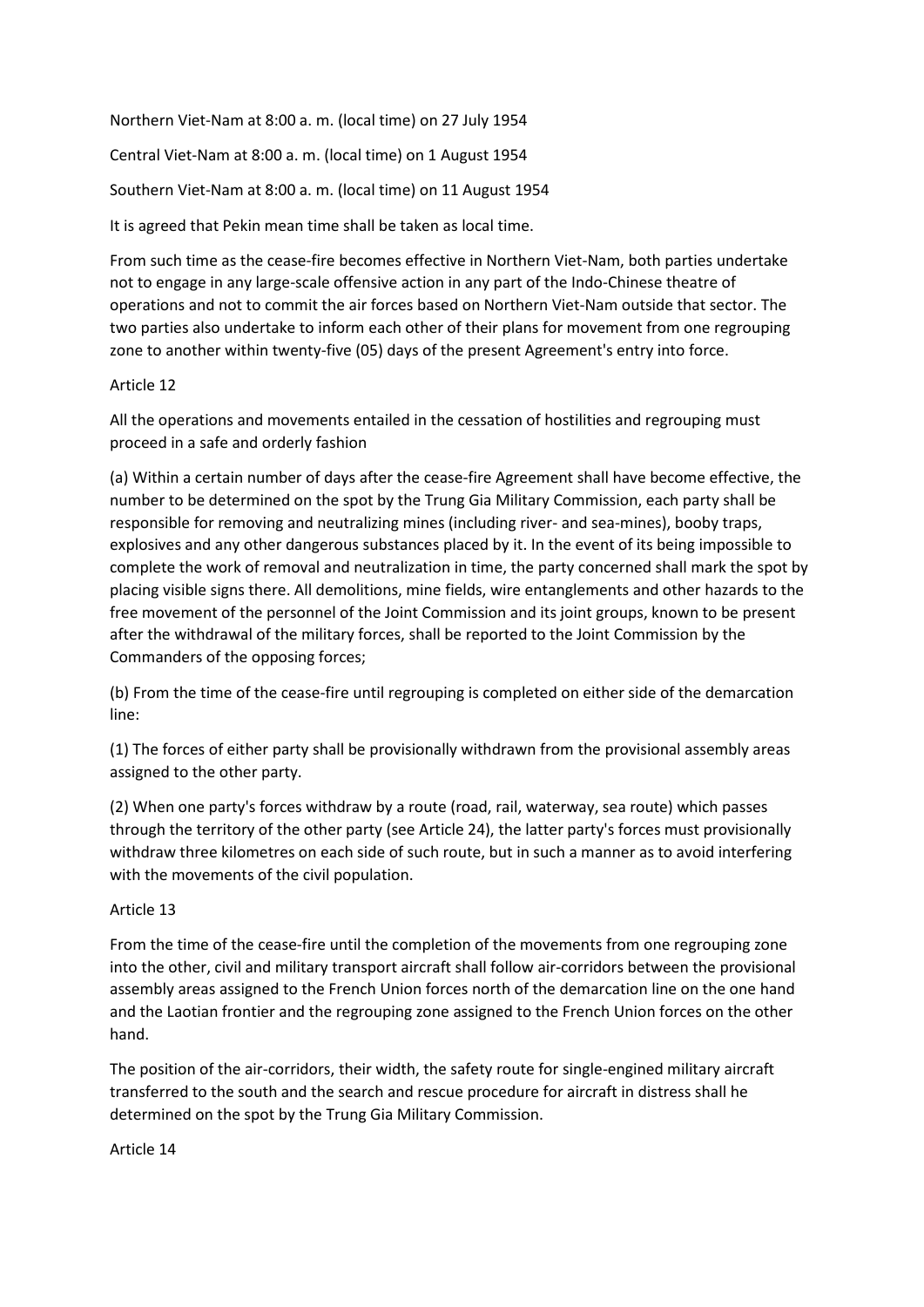Political and administrative measures in the two regrouping zones, on either side of the provisional military demarcation line:

(a) Pending the general elections which will bring about the unification of Viet-Nam, the conduct of civil administration in each regrouping zone shall be in the hands of the party whose forces are to be regrouped there in virtue of the present Agreement

(b) Any territory controlled by one party which is transferred to the other party by the regrouping plan shall continue to be administered by the former party until such date as all the troops who are to be transferred have completely left that territory so as to free the zone assigned to the party in question. From then on, such territory shall be regarded as transferred to the other party, who shall assume responsibility for it.

Steps shall be taken to ensure that there is no break in the transfer of responsibilities. For this purpose, adequate notices shall be given by the withdrawing party to the other party, which shall make the necessary arrangements, in particular by sending administrative and police detachments to prepare for the assumption of administrative responsibility. The length of such notice shall he determined by the Trung Gia Military Commission. The transfer shall he effected in successive stages for the various territorial sectors.

The transfer of the civil administration of Hanoi and Haiphong to the authorities of the Democratic Republic of Viet-Nam shall be completed within the respective time-limits laid down in Article 15 for military movements.

(c) Each party undertakes to refrain from any reprisals or discrimination against persons or organizations on account of their activities during the hostilities and to guarantee their democratic liberties.

(d) From the date of entry into force of the present agreement until the movement of troops is completed, any civilians residing in a district controlled by one party who wish to go and live in the zone assigned to the other party shall be permitted and helped to do so by the authorities in that district.

# Article 16

The disengagement of the combatants, and the withdrawals and transfers of military forces, equipment and supplies shall take place in accordance with the following principles:

(a) The withdrawals and transfers of the military forces equipment and supplies of the two parties shall be completed within three hundred (300) days, as laid down in Article 2 of the present Agreement;

(b) Within either territory successive withdrawals shall be made by sectors, portions of sectors or provinces. Transfers from one regrouping zone to another shall be made in successive monthly installments proportionate to the number of troops to be transferred;

(c) The two parties shall undertake to carry out all troop withdrawals and transfers in accordance with the aims of the present Agreement, shall permit no hostile act and shall take no step whatsoever which might hamper such withdrawals and transfers. They shall assist one another as far as this is possible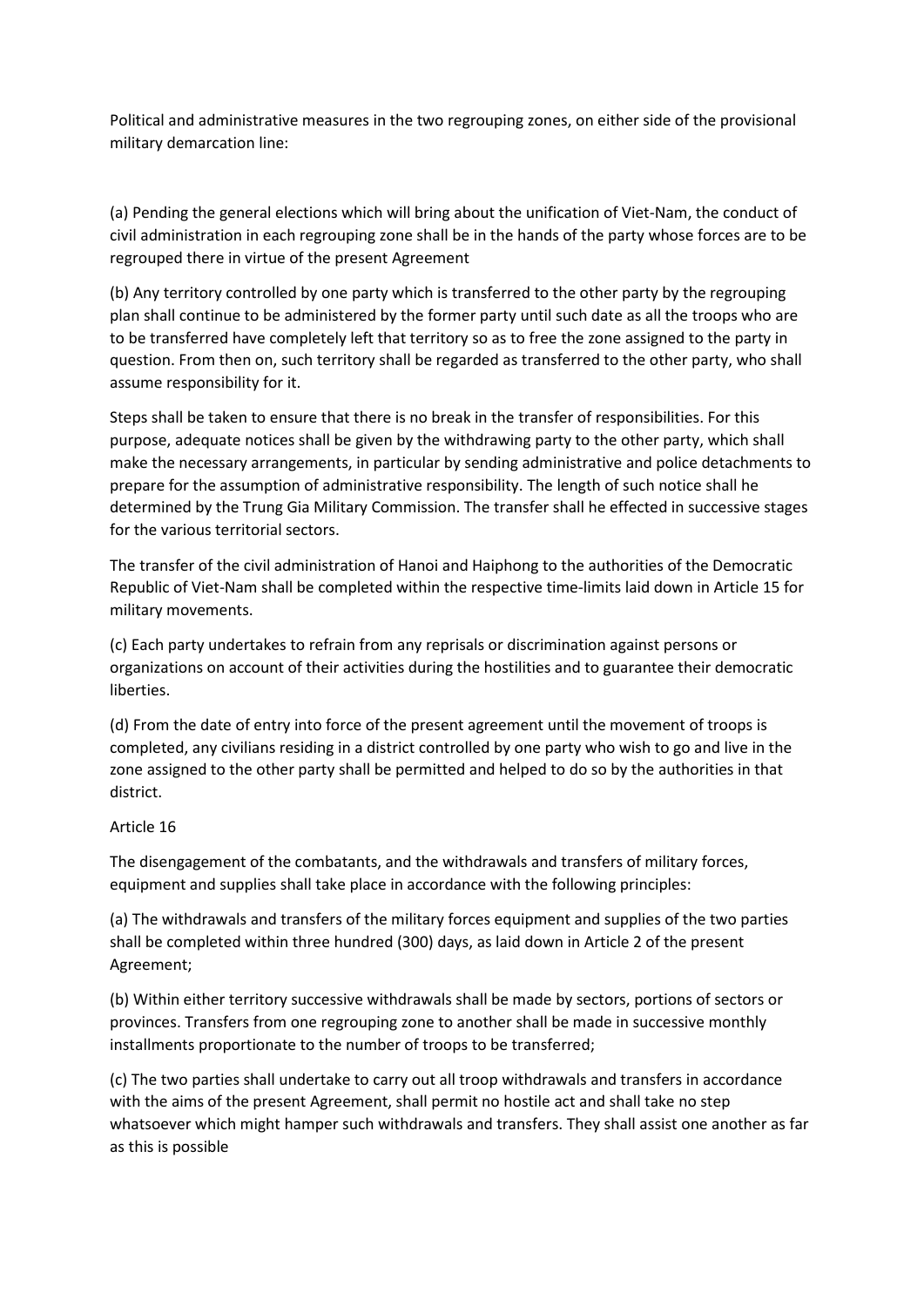(d) The two parties shall permit no destruction or sabotage of any public property and no injury to the life and property of the civil population. They shall permit no interference in local civil administration;

(e) The Joint Commission and the International Commission shall ensure that steps are taken to safeguard the forces in the course of withdrawal and transfer:

(f) The Trung Gia Military Commission, and later the Joint Commission, shall determine by common agreement the exact procedure for the disengagement of the combatants and for troop withdrawals and transfers, on the basis of the principles mentioned above and within the framework laid down below:

1. The disengagement of the combatants, including the concentration of the armed forces of all kinds and also each party's movements into the provisional assembly areas assigned to it and the other party's provisional withdrawal from it, shall be completed within a period not exceeding fifteen (15) days after the date when the cease-fire becomes effective.

The general delineation of the provisional assembly areas is set out in the maps annexed to the present Agreement.

In order to avoid any incidents, no troops shall be stationed less than 1,500 metres from the lines delimiting the provisional assembly areas.

During the period until the transfers are concluded, all the coastal islands west of the following lines shall be included in the Haiphong perimeter:

-meridian of the southern point of Kebao Island

-northern coast of the Ile Rousse (excluding the island), extended as far as the meridian of Campha-Mines

-meridian of Champha-Mines.

2. The withdrawals and transfers shall be effected in the following order and within the following periods (from the date of the entry into force of the present Agreement)

Forces of the French Union........ Days

Hanoi perimeter....... 80

Haiduong perimeter....... 100

Haipbong perimeter....... 300

Forces of the People's Army of Viet-Nam.......Days

Ham Tan and Xuyeninec provisional assembly area....... 80

Central Viet-Nam provisional assembly area-first instalment..... 80

Plaine des Jones provisional assembly area....... 100

Point Camau provisional assembly area........ 200

Central Viet-Nam Provisional assembly area-last installment.. 300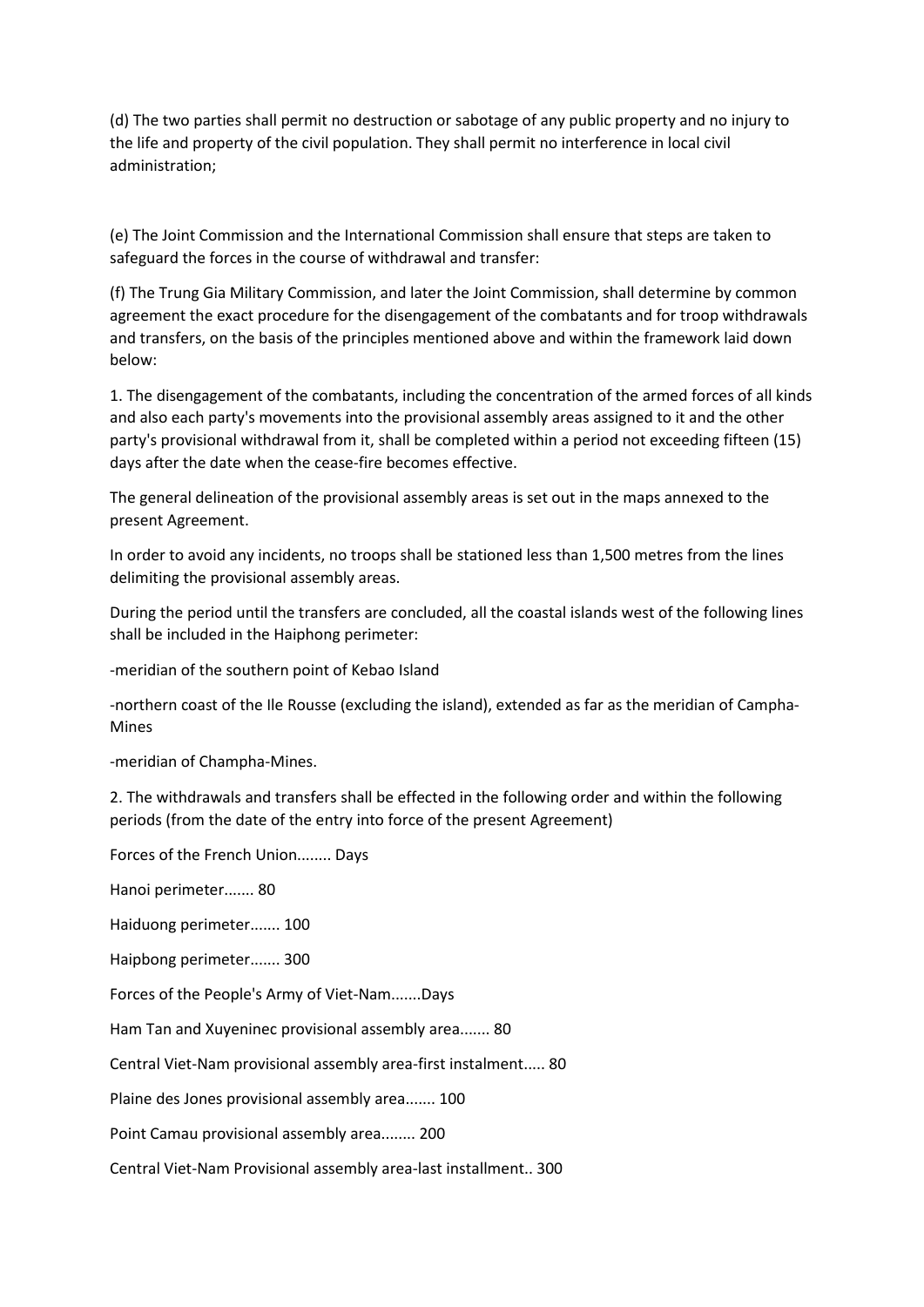# CHAPTER III-BAN ON INTRODUCTION OF FRESH TROOPS, MILITARY PERSONNEL, ARMS AND MUNITIONS, MILITARY BASES

# Article 16

With effect from the date of entry into force of the present Agreement, the introduction into Viet-Nam of any troop reinforcements and additional military personnel is prohibited.

It is understood however, that the rotation of units and groups of personnel, the arrival in Viet-Nam of individual personnel on a temporary duty basis and the return to Viet-Nam of individual personnel after short periods of leave or temporary duty outside Viet-Nam shall be permitted under the conditions laid down below:

(a) Rotation of units (defined in paragraph (c) of this Article) and groups of personnel shall not be permitted for French Union troops stationed north of the provisional military demarcation line laid down in Article l of the present Agreement, during the withdrawal period provided for in Article 2.

However, under the heading of individual personnel not more than fifty (50) men, including officers, shall during any one month be permitted to enter that part of the country north of the provisional military demarcation line on a temporary duty basis or to return there after short periods of leave or temporary duty outside Viet-Nam.

(b) "Rotation" is defined as the replacement of units or groups of personnel by other units of the same echelon or by personnel who are arriving in Viet-Nam territory to do their overseas service there;

(c) The units rotated shall never be larger than a battalion-or the corresponding echelon for air and naval forces;

(d) Rotation shall be conducted on a man-for-man basis, provided, however, that in any one quarter neither party shall introduce more than fifteen thousand five hundred (15,500) members of its armed forces into Viet-Nam under the rotation policy.

(e) Rotation units (defined in paragraph (c) of this Article) and groups of personnel, and the individual personnel mentioned in this Article, shall enter and leave Viet-Nam only through the entry points enumerated in Article 20 below:

(f) Each p arty shall notify the Joint Commission and the International Commission at least two days in advance of any arrivals or departures of units, groups of personnel and individual personnel in or from Viet-Nam. Reports on the arrivals or departures of units, groups of personnel and individual personnel in or from Viet-Nam shall be submitted daily to the Joint Commission and the International Commission.

All the above-mentioned notifications and reports shall indicate the places and dates of arrival or departure and the number of persons arriving or departing.

(g) The International Commission, through its Inspection Teams, shall supervise and inspect the rotation of units and groups of personnel and the arrival and departure of individual personnel as authorized above, at the points of entry enumerated in Article 20 below.

# Article 17

(a) With effect from the date of entry into force of the present Agreement, the introduction into Viet-Nam of any reinforcements in the form of all types of arms, munitions and other war material, such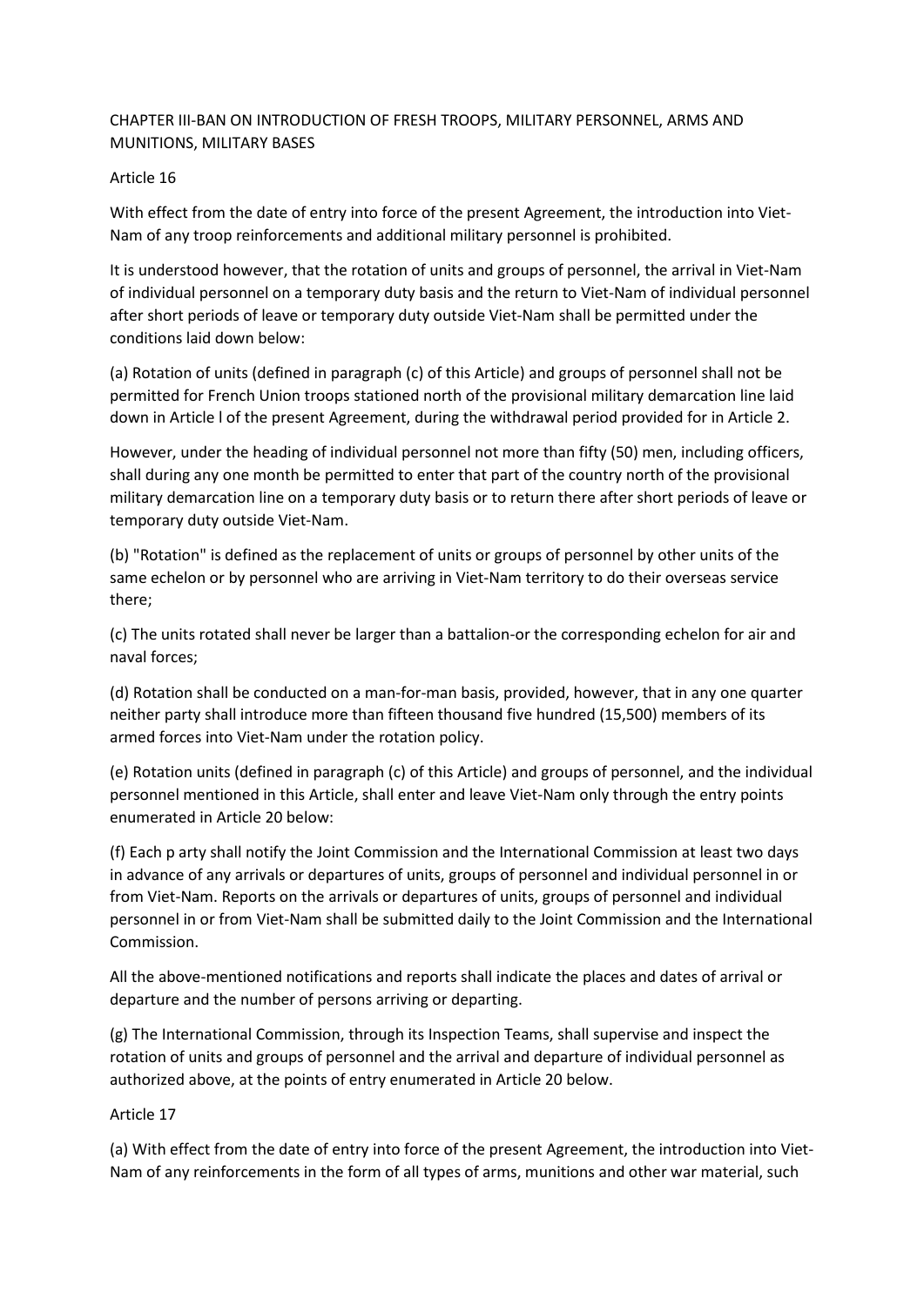as combat aircraft, naval craft, pieces of ordnance jet engines and jet weapons and armoured vehicles, is prohibited.

(b) It is understood, however, that war material, arms and munitions which have been destroyed, damaged worn out or used up after the cessation of hostilities may be replaced on the basis of piecefor-piece of the same type and with similar characteristics. Such replacements of war material, arms and munitions shall not he permitted for French Union troops stationed north of the provisional military demarcation line laid down in Article 1 of the present Agreement during the withdrawal period provided for in Article 2.

Naval craft may perform transport operations between the regrouping zones.

(c) The war material, arms and munitions for replacement purposes prov ided for in paragraph (b) of this Article, shall be introduced into Viet-Nam only through the points of entry enumerated in Article 20 below. War material, arms and munitions to be replaced shall be shipped from Viet-Nam only through the points of entry enumerated in Article 20 below;

(d) Apart from the replacements permitted within the limits laid down in paragraph of this Article, the introduction of war material, arms and munitions of all types in the form of unassembled parts for subsequent assembly is prohibited;

(e) Each party shall notify the Joint Commission and the International Commission at least two days in advance of any arrivals or departures which may take place of war material, arms and munitions of all types.

In order to justify the requests for the introduction into Viet-Nam of arms, munitions and other war material (as defined in paragraph (a) of this Article) for replacement purposes, a report concerning each incoming shipment shall be submitted to the Joint Commission and the International Commission. Such reports shall indicate the use made of the items so replaced.

(f) The International Commission, through its Inspection Teams, shall supervise and inspect the replacements permitted in the circumstances laid down in this Article, at the points of entry enumerated in Article 20 below.

# Article 18

With effect from the date of entry into force of the present Agreement, the establishment of new military bases is prohibited throughout Viet-Nam territory.

#### Article 19

With effect from the date of entry into force of the present Agreement, no military base under the control of a foreign State may be established in the regrouping zone of either party; the two parties shall ensure that the zones assigned to them do not adhere to any military alliance and are not used for the resumption of hostilities or to further an aggressive policy.

#### Article 20

The points of entry into Viet-Nam for rotation personnel and replacements of material are fixed as follows:

-Zones to the north of the provisional military demarcation line: Laokay, Langson, Tien-Yen, Haiphong, Vinh, Dong-Hoi, Muong- Sen;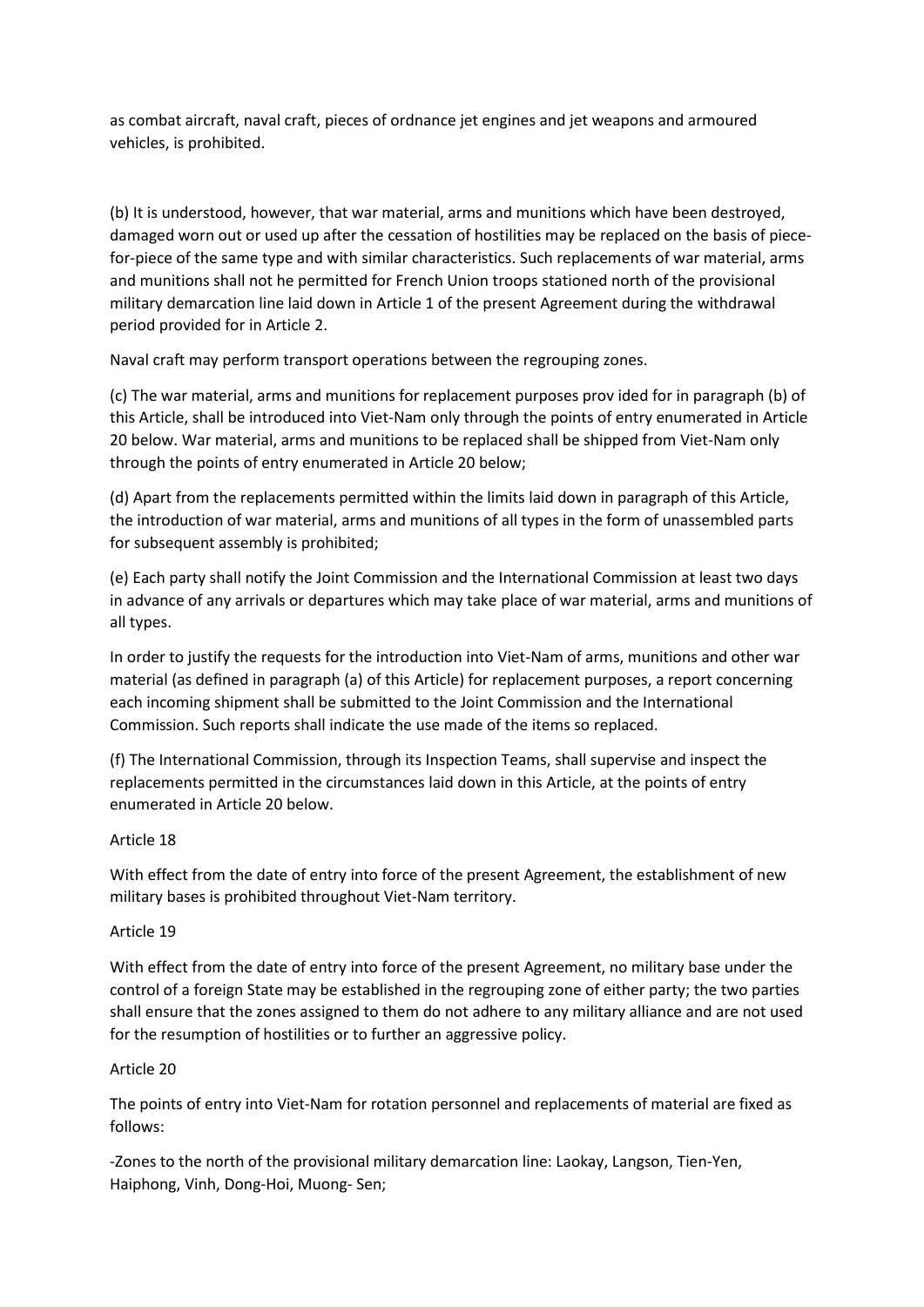-Zone to the south of the provisional military demarcation line: Tourane, Quinhon, Nhatrang, Bangoi, Saigon, Cap St. Jacques, Tanchan.

#### CHAPTER IV-PRISONERS OF WAR AND CIVILIAN INTERNEES

#### Article 21

The liberation and repatriation of all prisoners of war and civilian internees detained by each of the two parties at the coming into force of the present Agreement shall be carried out under the following conditions:

(a) All prisoners of war and civilian internees of Viet-Nam, French and other nationalities captured since the beginning of hostilities in Viet-Nam during military operations or in any other circumstances of war and in any part of the territory of Viet-Nam shall be liberated within a period of thirty (30) days after the date when the cease-fire becomes effective in each theatre.

(b) The term "civilian internees" is understood to mean all persons who, having in any way contributed to the political and armed struggle between the two parties, have been arrested for that reason and have been kept in detention by either party during the period of hostilities.

(c) All prisoners of war and civilian internees held by either party shall be surrendered to the appropriate authorities of the other party, who shall give them all possible assistance in proceeding to their country of origin, place of habitual residence or the zone of their choice.

#### CHAPTER V-MISCELLANEOUS

#### Article 22

The commanders of the Forces of the two parties shall ensure that persons under their respective commands who violate any of the provisions of the present Agreement are suitably punished.

# Article 23

In cases in which the place of burial is known and the existence of graves has been established, the Commander of the Forces of either party shall, within a specific period after the entry into force of the Armistice Agreement, permit. the graves service personnel of the other party to enter the part of Viet-Nam territory under their military control for the purpose of finding and removing the bodies of deceased military personnel of that party, including the bodies of deceased prisoners of war. The Joint Commission shall determine the procedures and the time limit for the performance of this task. The Commanders of the Forces of the two parties shall communicate to each other all information in their possession as to the place of burial of military personnel of the other party.

#### Article 24

The present Agreement shall apply to all the armed forces of either party. The armed forces of each party shall respect the demilitarized zone and the territory under the military control of the other party, and shall commit no act and undertake no operation against the other party and shall not engage in blockade of any kind in Viet-Nam.

For the purposes of the present Article, the word "territory" includes territorial waters and air space.

#### Article 25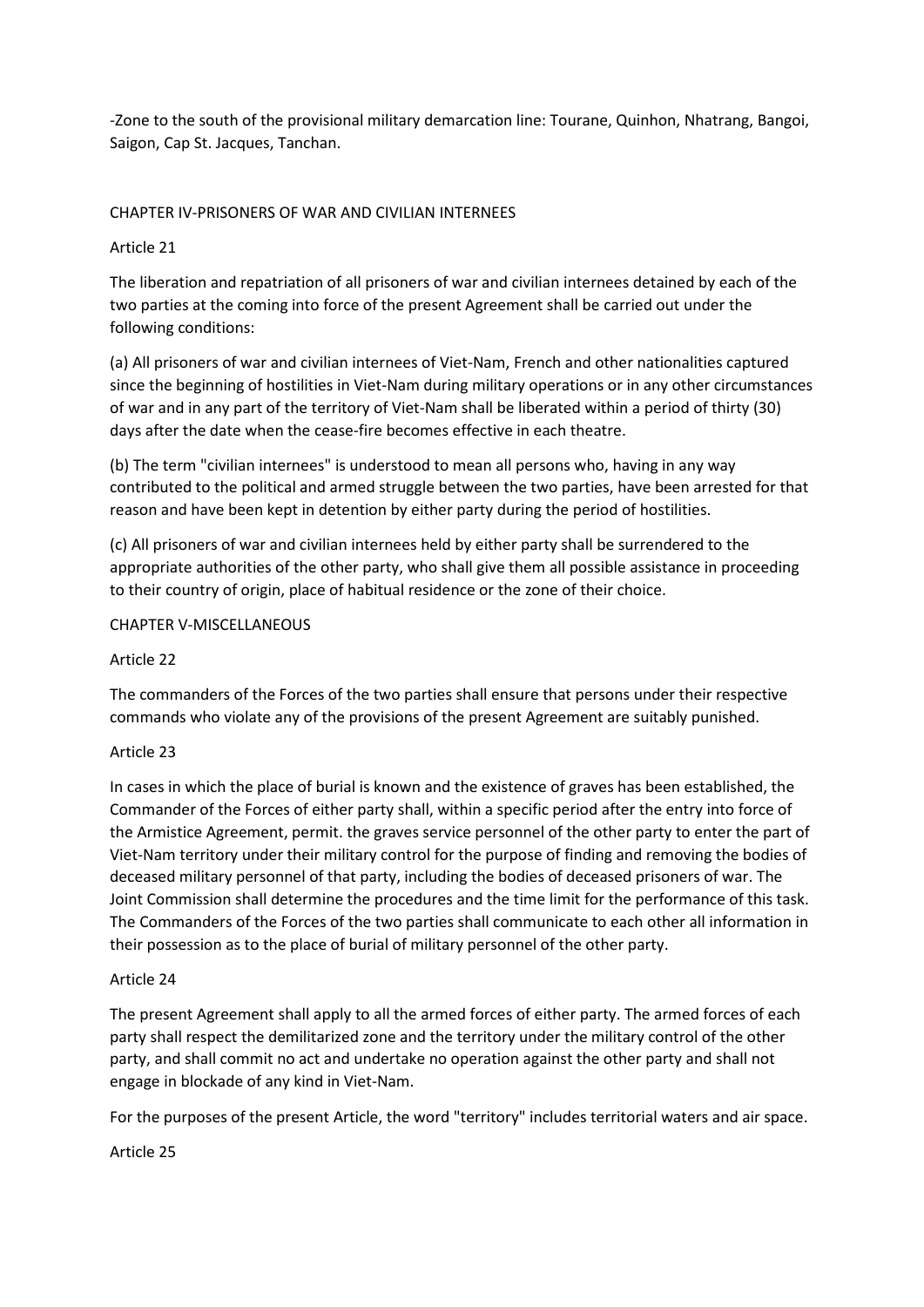The Commanders of the Forces of the two parties shall afford full protection and all possible assistance and co-operation to the Joint Commission and its joint groups and to the international Commission and its inspection teams in the performance of the functions and tasks assigned to them by the present Agreement.

#### Article 26

The costs involved in the operations of the Joint Commission and joint groups and of the International Commission and its inspection Teams shall be shared equally between the two parties.

#### Article 27

The signatories of the present Agreement and their successors in their functions shall be responsible for ensuring and observance and enforcement of the terms and provisions thereof. The Commanders of the Forces of the two parties shall, within their respective commands, take all steps and make all arrangements necessary to ensure full compliance with all the provisions of the present Agreement by all elements and military personnel under their command.

The procedures laid down in the present Agreement shall, whenever necessary, he studied by the Commanders of the two parties and, if necessary, defined more specifically by the Joint Commission.

CHAPTER VI--JOINT COMMISSION AND INTERNATIONAL COMMISSION FOR SUPERVISION AND CONTROL IN VIET-NAM

28. Responsibility for the execution of the agreement on the cessation of hostilities shall rest with the parties.

29. An International Commission shall ensure the control and supervision of this execution.

30. In order to facilitate, under the conditions shown below, the execution of provisions concerning joint actions by the two parties, a Joint Commission shall be set up in Viet-Nam.

31. The Joint Commission shall be composed of an equal number of representatives of the Commanders of the two parties.

32. The Presidents of the delegations to the Joint Commission shall hold the rank of General.

The Joint Commission shall set up joint groups the number of which shall be determined by mutual agreement between the parties. The groups shall be composed of an equal number of officers from both parties. Their location on the demarcation line between the regrouping zones shall he determined by the parties whilst taking into account the powers of the Joint Commission.

33. The Joint Commission shall ensure the execution of the following provisions of the Agreement on the cessation of hostilities:

(a) A simultaneous and general cease-tire in Viet-Nam for all regular and irregular armed forces of the two parties.

(b) A re-groupment of the armed forces of the two parties.

(c) Observance of the demarcation lines between the regrouping zones and of the demilitarized sectors.

Within the limits of its competence it shall help the parties to execute the said provisions, shall ensure liaison between them for the purpose of preparing and carrying out plans for the application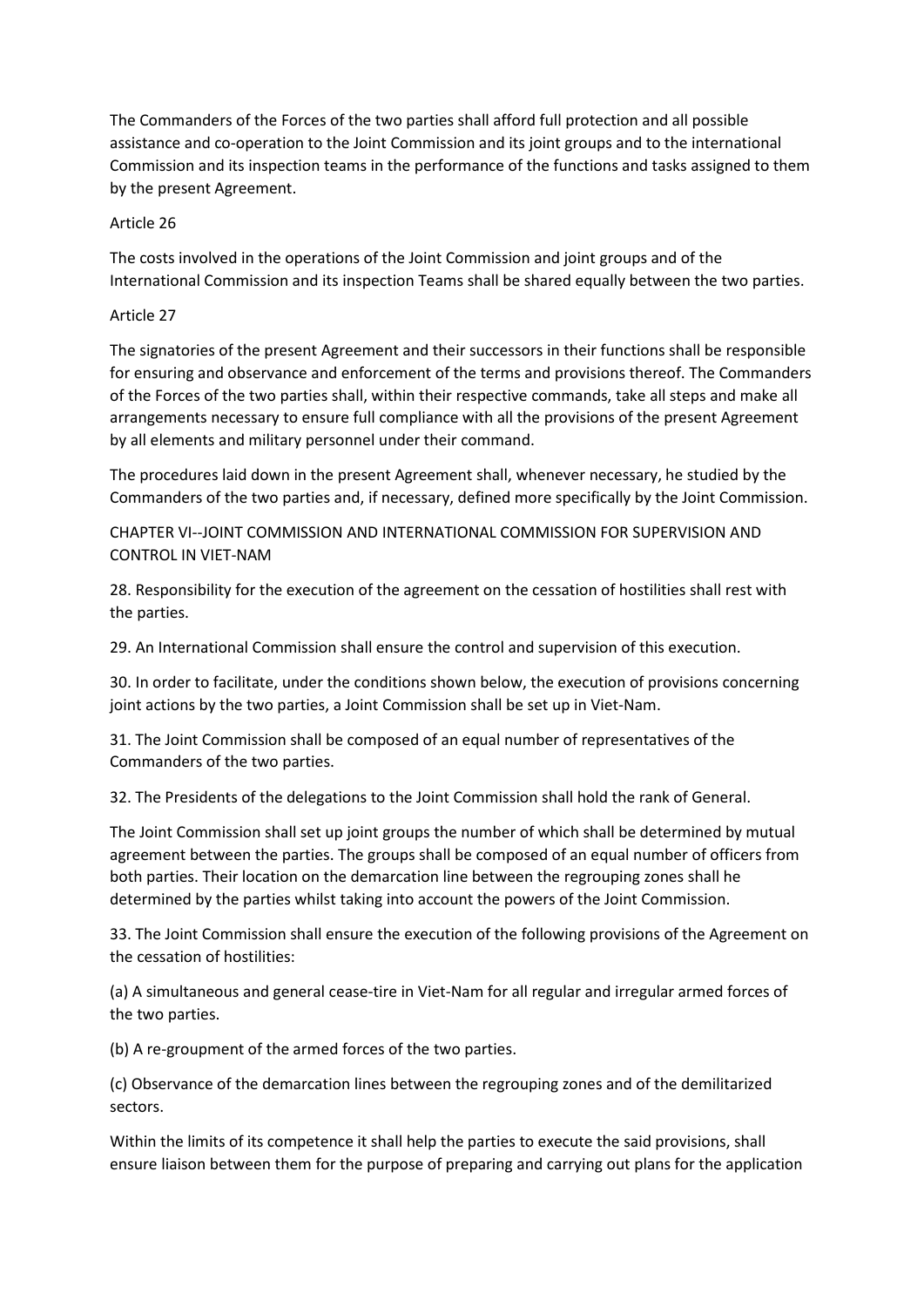of these provisions, and shall endeavor to solve such disputed questions as may arise between the parties in the course of executing these provisions.

34. An International Commission shall be set up for the control and supervision over the application of the provisions of the agreement on the cessation of hostilities in Viet-Nam. It shall be composed of representatives of the following States: Canada, India and Poland.

It shall be presided over by the Representative of India.

35. The International Commission shall set up fixed and mobile inspection teams, composed of an equal number of officers appointed by each of the above-mentioned States. The fixed teams shall be located at the following points: Laokay, Langson, Tien-Yen, Haiphong, Vinh, Dong-Hoi, Muong-Sen, Tourane, Quinhon, Nhatrang, Bangoi, Saigon, Cap St. Jacques, Tranchau. These points of location may, at a later date, he altered at the request of the Joint Commission, or of one of the parties, or of the International Commission itself, by agreement between the International Commission and the command of the party concerned. The zones of action of the mobile teams shall be the regions bordering the land and sea frontiers of Viet-Nam, the demarcation lines between the re-grouping zones and the demilitarized zones. Within the limits of these zones they shall have the right to move freely and shall receive from the local civil and military authorities all facilities they may require for the fulfilment of their tasks (provision of personnel, placing at their disposal documents needed for supervision, summoning witnesses necessary for holding enquiries, ensuring the security and freedom of movement of the inspection teams etc. . .). They shall have at their disposal such modern means of transport, observation and communication as they may require. Beyond the zones of action as defined above, the mobile teams may, by agreement with the command of the party concerned, carry out other movements within the limits of the tasks given them by the present agreement.

36. The International Commission shall be responsible for supervising the proper execution by the parties of the provisions of the agreement. For this purpose it shall fulfill the tasks of control, observation, inspection and investigation connected with the application of the provisions of the agreement on the cessation of hostilities, and it shall in particular:

(a) Control the movement of the armed forces of the two parties, effected within the framework of the regroupment plan.

(b) Supervise the demarcation lines between the re-grouping areas, and also the demilitarized zones.

(c) Control the operations of releasing prisoners of war and civilian internees.

(d) Supervise at ports and airfields as well as along all frontiers of Viet-Nam the execution of the provisions of the agreement on the cessation of hostilities, regulating the introduction into the country of armed forces, military personnel and of all kinds of arms, munitions and war material.

37. The International Commission shall, through the medium of the inspection teams mentioned above, and as soon as possible either on its own initiative, or at the request of the Joint Commission, or of one the parties, undertake the necessary investigations both documentary and on the ground.

38. The inspection teams shall submit to the International Commission the results of their supervision, their investigation and their observations, furthermore they shall draw up such special reports as they may consider necessary or as may be requested from them by the Commission. In the case of a disagreement within the teams, the conclusions of each member shall be submitted to the Commission.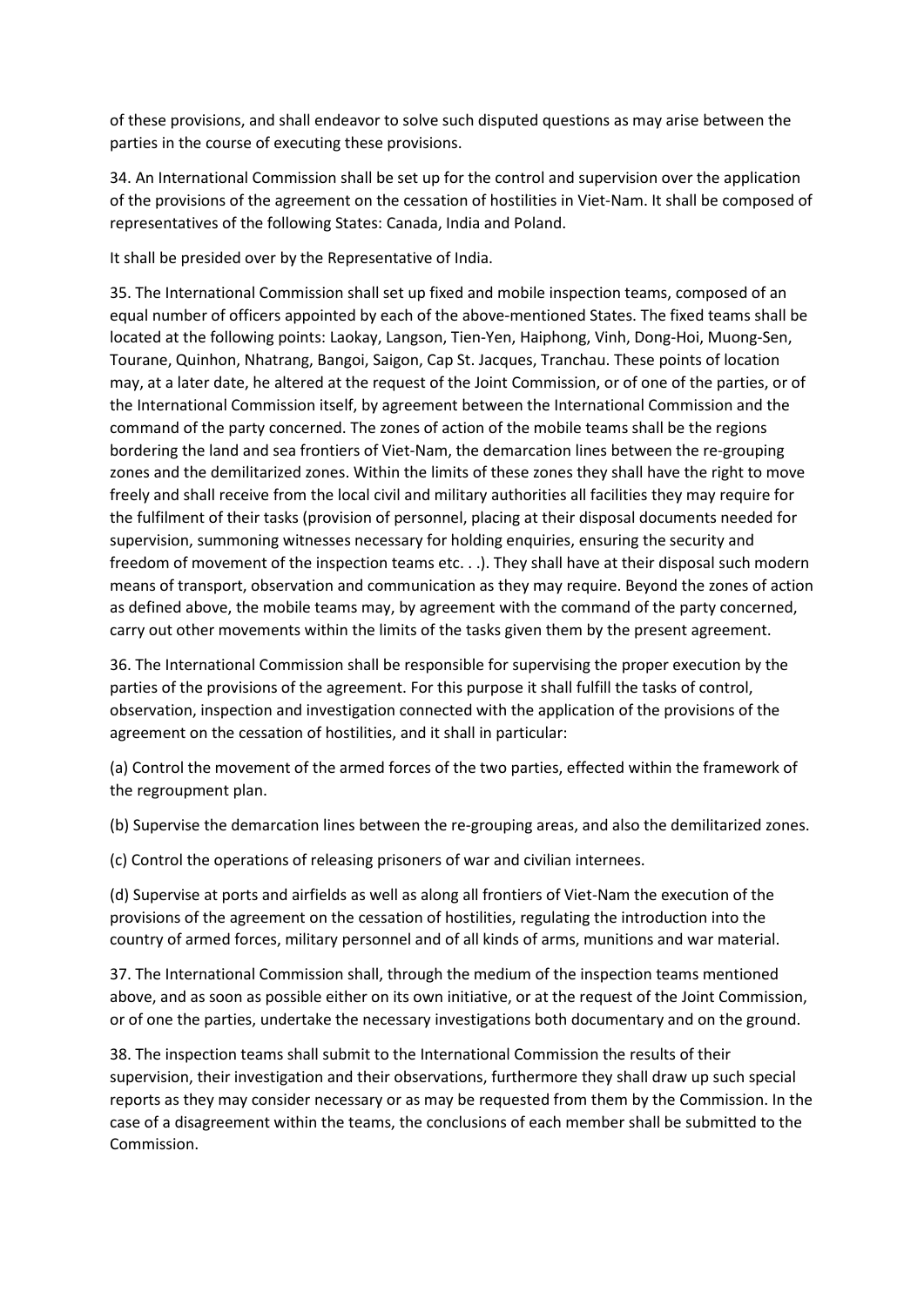39. If any one inspection team is unable to settle an incident or considers that there is a violation or a threat of a serious violation the international Commission shall be informed; the latter shall study the reports and the conclusions of the inspection teams and shall inform the parties of the measures which should be taken for the settlement of the incident, ending of the violation or removal of the threat of violation.

40. When the Joint Commission is unable to reach an agreement on the interpretation to be given to some provision or on the appraisal of a fact, the International Commission shall be informed of the disputed question. Its recommendations shall be sent directly to the parties and shall be notified to the Joint Commission.

41. The recommendations of the International Commission shall be adopted by majority vote, subject to the provisions contained in article 42. If the votes are divided the chairman's vote shall be decisive.

The International Commission may formulate recommendations concerning amendments and additions which should he made to the provisions of the agreement on the cessation of hostilities in Viet-Nam, in order to ensure a more effective execution of that agreement. These recommendations shall be adopted unanimously.

42. When dealing with questions concerning violations, or threats of violations, which might lead to a resumption of hostilities, namely:

(a) Refusal by the armed forces of one party to effect the movements provided for in the regroupment plan;

(b) Violation by the armed forces of one of the parties of the regrouping zones, territorial waters, or air space of the other party;

the decisions of the International Commission must be unanimous.

43. If one of the parties refuses to put into effect a recommendation of the International Commission, the parties concerned or the Commission itself shall inform the members of the Geneva Conference.

If the International Commission does not reach reach unanimity in the cases provided for in article 42, it shall submit a majority report and one or more minority reports to the members of the Conference.

The International Commission shall inform the members of the Conference in all cases where its activity is being hindered.

44. The International Commission shall be set up at the time of the cessation of hostilities in Indo-China in order that it should lie able to fulfill the the tasks provided for in article 36.

45. The International Commission for Supervision and Control in Viet-Nam shall act in close cooperation with the International Commissions for Supervision and Control in Cambodia and Laos.

The Secretaries-General of these three Commissions shall be responsible for co-ordinating their work and for relations between them.

46. The International Commission for Supervision and Control in Viet-Nam may, after consultation with the International Commissions for Supervision and Control in Cambodia and Laos, and having